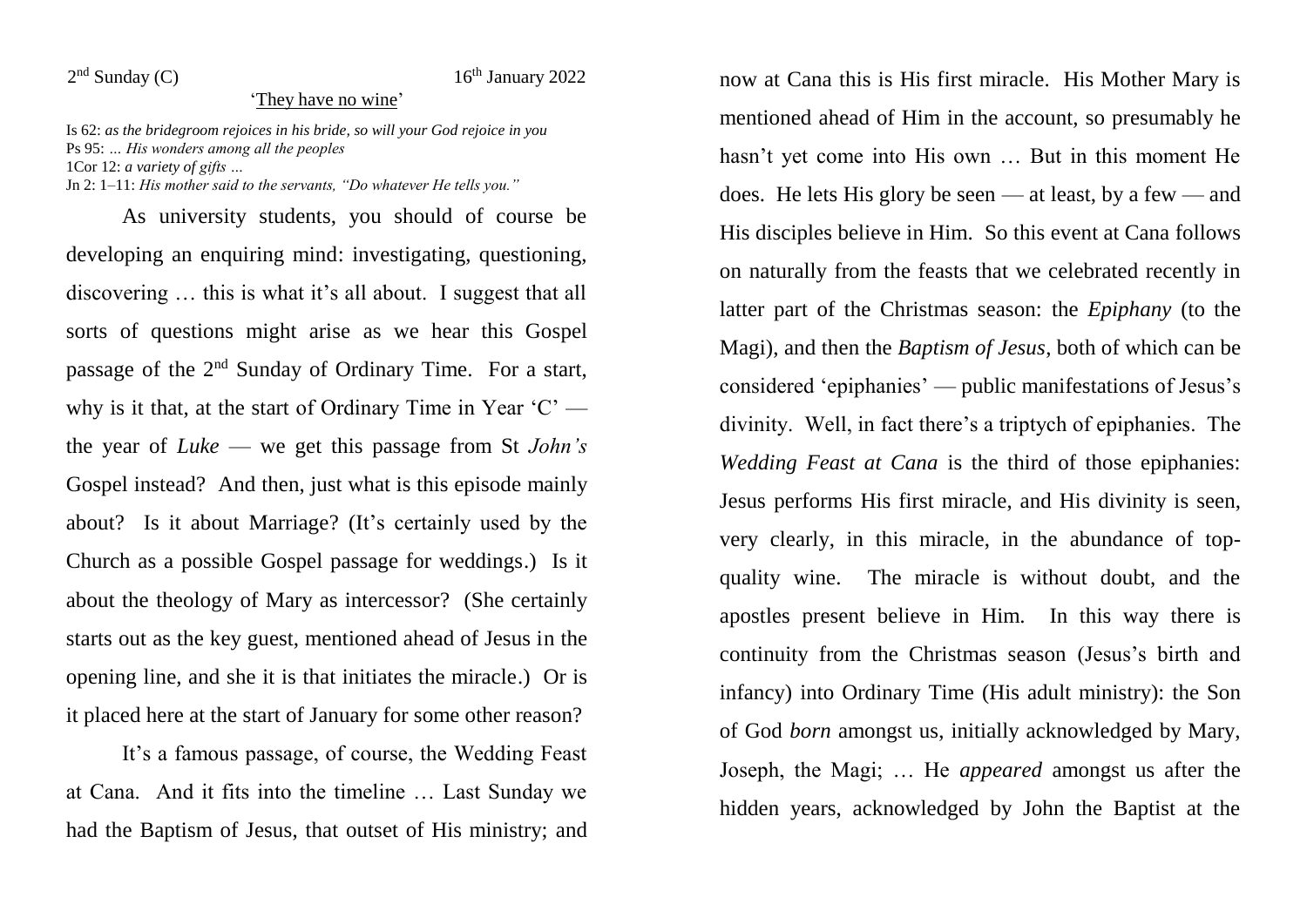Jordan; … now He is *openly active* amongst us, miracles acknowledged by His apostles, … And so, more and more come to believe in Him.

There are so many lovely details in this episode at Cana, but I think that the key to this  $3<sup>rd</sup>$  epiphany is that Our Lady models to the Lord's first apostles the need to pray, to turn to Jesus, to implore His help as the Son of God. I'd never really thought about it before, but I've been wondering who actually hears those words from Our Lady's lips, "*They have no wine*"? I'd always previously thought of it just as a comment to Jesus. She knows full well the divine origin of Jesus; Jesus Himself knows full well that He will perform the miracle in this simple setting of a Galilee village wedding. But the apostles do *not* yet know who Jesus is. So, in fact, it's likely that Our Lady is really including the apostles in her comment at this moment. She's showing them that in all things they are to turn to Him. "*Do whatever He tells you*," she says to the servants who go off to fill the great vats of water. But she's also saying to the apostles the same thing — *Do* 

*whatever He tells you* — that they can rely on Him absolutely, in everything; that they can trust Him in all things. They are new on the scene, they've just been called from their previous occupations by Jesus, whilst Mary has known Jesus to be the Son of God for 30yrs+. Here at Cana she is already becoming the Mother of the apostles, teaching them how to relate to Jesus. This is a great reminder of Our Blessed Lady's special place in the Christian's life. We can rely on her to model our relationship with Christ, and to encourage us in it.

In every single moment, and in every single situation, however simple, daily, domestic, we can turn to Christ. When we're out of strength, out of patience, out of ideas … We can turn to Him. Our Lady encourages us, and she notices too: "*They have no wine*." When we are tired and weak, and when we are overwrought by the cares of life, she notices too, and she urges us to turn to Christ with her prayer, "*They have no wine*." This is the heart of our devotion to the Blessed Mother, that she accompanies us in our prayer, she takes it in hand and she promotes it.